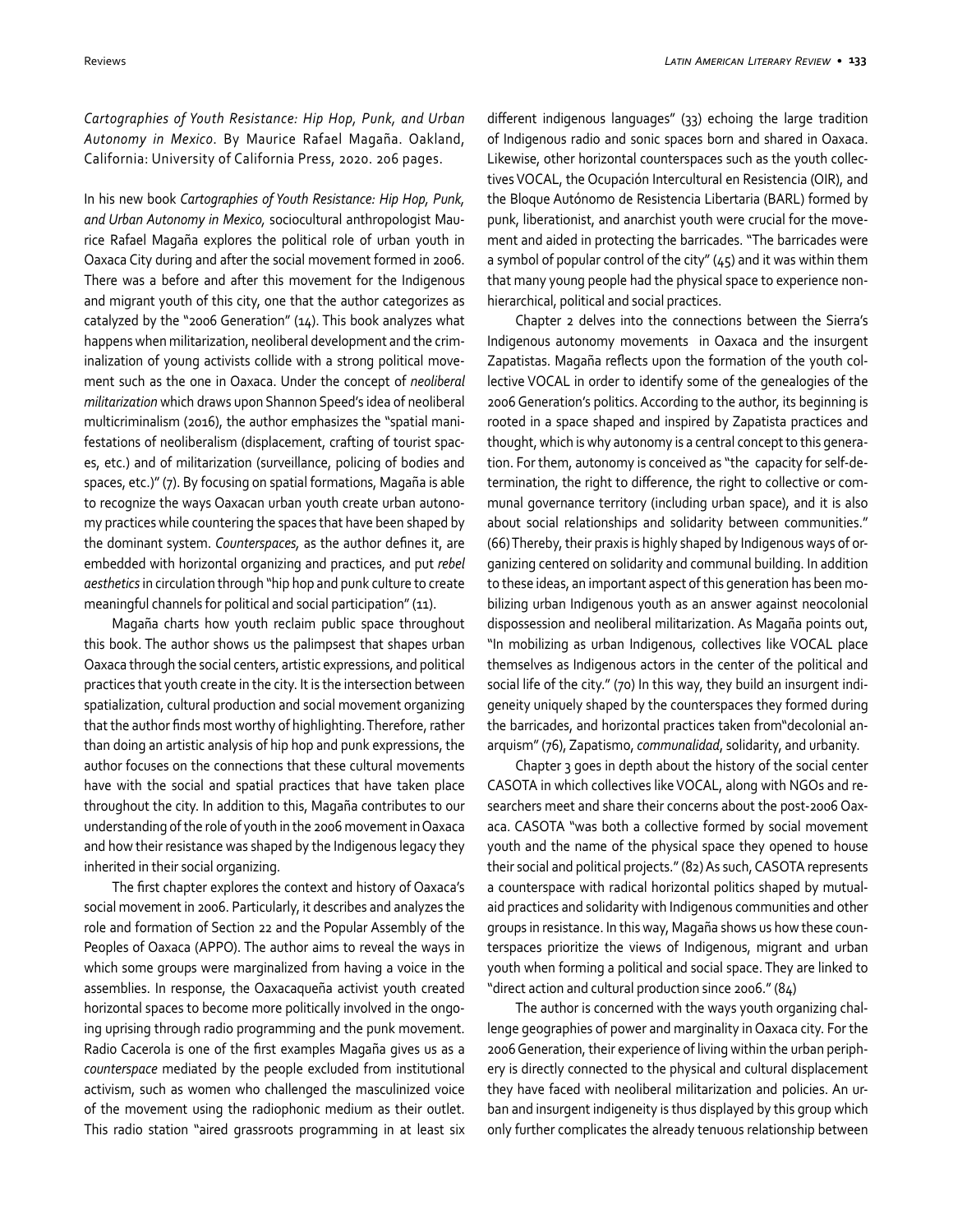politics, identity and citizenship in Oaxaca. We see part of this phenomenon through collective urban agriculture inside CASOTA as a manner to counter land dispossession while promoting a new relationship with land, food and collective labor. Practicing everyday autonomy in all aspects of their life is a key aspect of VOCAL and CASOTA organizing. In this way urban and indigenous youth in Oaxaca engage with horizontal politics, support other liberationist struggles and sustain their lives collectively.

Chapter 4 portrays what the author calls "constellations of resistance" which are formed through direct actions and street art to maintain their political views and presence in Oaxaca City. This chapter highlights the importance of counterspaces in "linking youth with each other, the city center, and a constellation of already existing counterspaces." (107) This idea is displayed through three vignettes, namely, "The Temporal and Spatial Life of a Social Movement," "Cinco Señores Roadblock," and "Rebel Aesthetics and Palimpsestic Space." The first one delves into the art space called Estación Cero which was "opened by graffiti crews, street art collectives, printmakers, and individual artists in the years following the emergence of the social movement." (109) This counterspace, just like CASOTA, displays pedagogies of resistance and demonstrates the political commitment of the 2006 Generation artist. Likewise, it shows us the role art and street culture had in spreading their political views to a wider and popular audience. The second vignette explores the political context of the formation of the Autonomous Municipality of San Juan Copala and the Human Rights caravan created to aid the people in Copala and make Human Rights abuse visible to the public. So brave and powerful were their actions that their Human Rights caravan was targeted and once even ambushed by paramilitaries. Many activists from CASOTA and VOCAL —who were actively involved in the formation and support of this caravan— were shot. In this powerful vignette, Magaña recounts how undeterred from the violence, the activists created a second and larger caravan now with the full support of Section 22, the APPO, and other international organizations so that the government could finally provide a secure passage for the caravan. By highlighting one of the most important barricades and occupations that took place during the uprising, Magaña demonstrates that besides the relevance and need for direct action to disrupt the hegemonic order, the young rebels, through the barricades of 2006 and the roadblock of 2011, converted Cinco Señores —one of the busiest streets in Coapala— into a counterspace for education and political resistance against militarization and oppression in Oaxaca.

The third vignette in chapter 4 focuses on artistic and social interventions as a counterspace created by Oaxaca youth which, along with the events just mentioned, "helped to spatialize the power generated during height of grassroots control of the city and helped incubate activism through the ebbs and flows that followed." (125) Magaña highlights the presence of 'rebel aesthetics' within the practices of the 2006 Generation which are collective and give form to social and political imaginations and sensibilities (126).

They allow youth to reconfigure space and create new possibilities for how social and urban space should function, and to reimagine for whom they should function and what they should look like. Among some expressions of these rebel aesthetics we find murals, graffiti, rap songs, wheat paste art, and many more. What they all share in common is that they both address current political issues in a critical manner and form new imaginaries of dwelling in the city as a young indigenous activist movement. Indeed, chapter 5 is especially dedicated to exploring rebel aesthetics and the way they spatialize practices and politics.

Rebel aesthetics in Oaxaca "disrupt politics and business as usual in the city by remarking highly transited spaces into open political terrains where youth have the power to engage fellow citizens, passersby, and the government." (136) As a cultural studies student, I especially appreciate this chapter since it eloquently highlights the power of urban street art. Chapter  $\zeta$  specifically discusses the pioneering hip hop art of Mare Advertencia Lirika, a Zapotec, feminist, and activist woman; and it also analyzes the work of anarcho-punk collectives. In this manner, the chapter shows how creative artists/activists have been able to forge strong networks to impact politics and generate a radical imaginary. Even when they have had to face police brutality because of their artistic work, youth have produced "culture and knowledge that is intimately connected to grassroots organizing." (145) The chapter also brings to mind the strong difference between autonomous art, which I just described, and institutional multicultural state-sponsored art, such as the art "projects" that have been produced by some artists upon government request. The first is a political form of art that resignifies streets and urban spaces, where activists challenge police surveillance and brutality and build collective forms of resistance. The second art practice reinforces the politics of the settler colonial state and its surveillance regime. Mexico's racial geographies are undermined through the creative actions that the 2006 Generation artists have generated, denouncing and protesting against state violence in a manner which reshapes public space through horizontal counterspaces and practices.

In the conclusion of the book, Magaña explains what happened with the counterspaces and the youth collectives in the post-2006 and 2010 period. Several art spaces were open with state support in the city center although the original collectives of the area, such as CASOTA, Estación Cero and VOCAL, no longer have any place there. Yet, these anti-systemic youth movements continue expressing their convictions and have not abandoned their struggle over public space. Indeed, "they decentered the city center in their constellations of resistance and creation by bolstering their presence in the working class periphery of the city, in rural communities, and outside the state." (164) The 2006 Generation shaped urban Oaxaca and their legacy is still on the streets of the city to this day. Indeed, the anarcho-punk movement have continued their political work holding free workshops for urban and rural communities in order to bring socio-political awareness. In this section, the author also